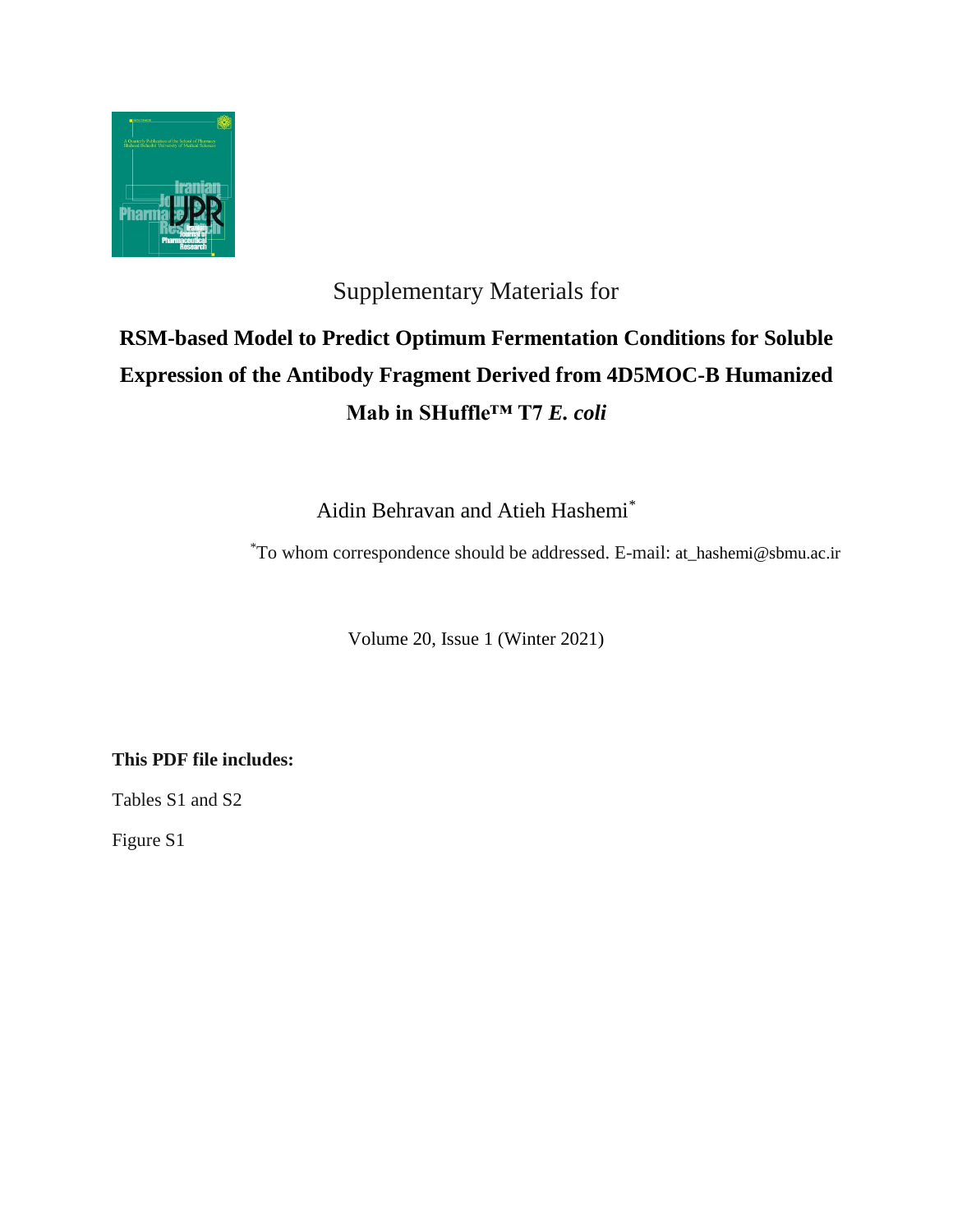| <b>Source</b>  | <b>Sum of Squares</b> | df             | <b>Mean Square</b> | <b>F-value</b> | <i>P</i> -value |                 |
|----------------|-----------------------|----------------|--------------------|----------------|-----------------|-----------------|
| Model          | $2.253E+13$           | 9              | $2.504E+12$        | 48.73          | 0.0002          | significant     |
| A-IPTG         | $4.664E+12$           | 1              | $4.664E+12$        | 90.78          | 0.0002          |                 |
| B-OD           | $6.315E+11$           | 1              | $6.315E+11$        | 12.29          | 0.0172          |                 |
| C-Temperature  | $5.697E+12$           | 1              | $5.697E+12$        | 110.88         | 0.0001          |                 |
| AB             | $9.079E+12$           | 1              | $9.079E+12$        | 176.70         | < 0.0001        |                 |
| AC             | $6.546E+11$           | 1              | $6.546E+11$        | 12.74          | 0.0161          |                 |
| <b>BC</b>      | $7.833E+11$           | 1              | $7.833E+11$        | 15.24          | 0.0114          |                 |
| $A^2$          | $6.209E+11$           | 1              | $6.209E+11$        | 12.09          | 0.0177          |                 |
| B <sup>2</sup> | $6.599E+10$           | 1              | $6.599E+10$        | 1.28           | 0.3085          |                 |
| $C^2$          | $2.591E+11$           | 1              | $2.591E+11$        | 5.04           | 0.0747          |                 |
| Residual       | $2.569E+11$           | 5              | $5.138E+10$        |                |                 |                 |
| Lack of Fit    | $6.059E+10$           | 3              | $2.020E+10$        | 0.2058         | 0.8855          | not significant |
| Pure Error     | $1.963E+11$           | $\overline{2}$ | $9.815E+10$        |                |                 |                 |
| Cor Total      | $2.279E+13$           | 14             |                    |                |                 |                 |

|  |  |  | Table S1. ANOVA quadratic model for soluble fraction. |
|--|--|--|-------------------------------------------------------|
|--|--|--|-------------------------------------------------------|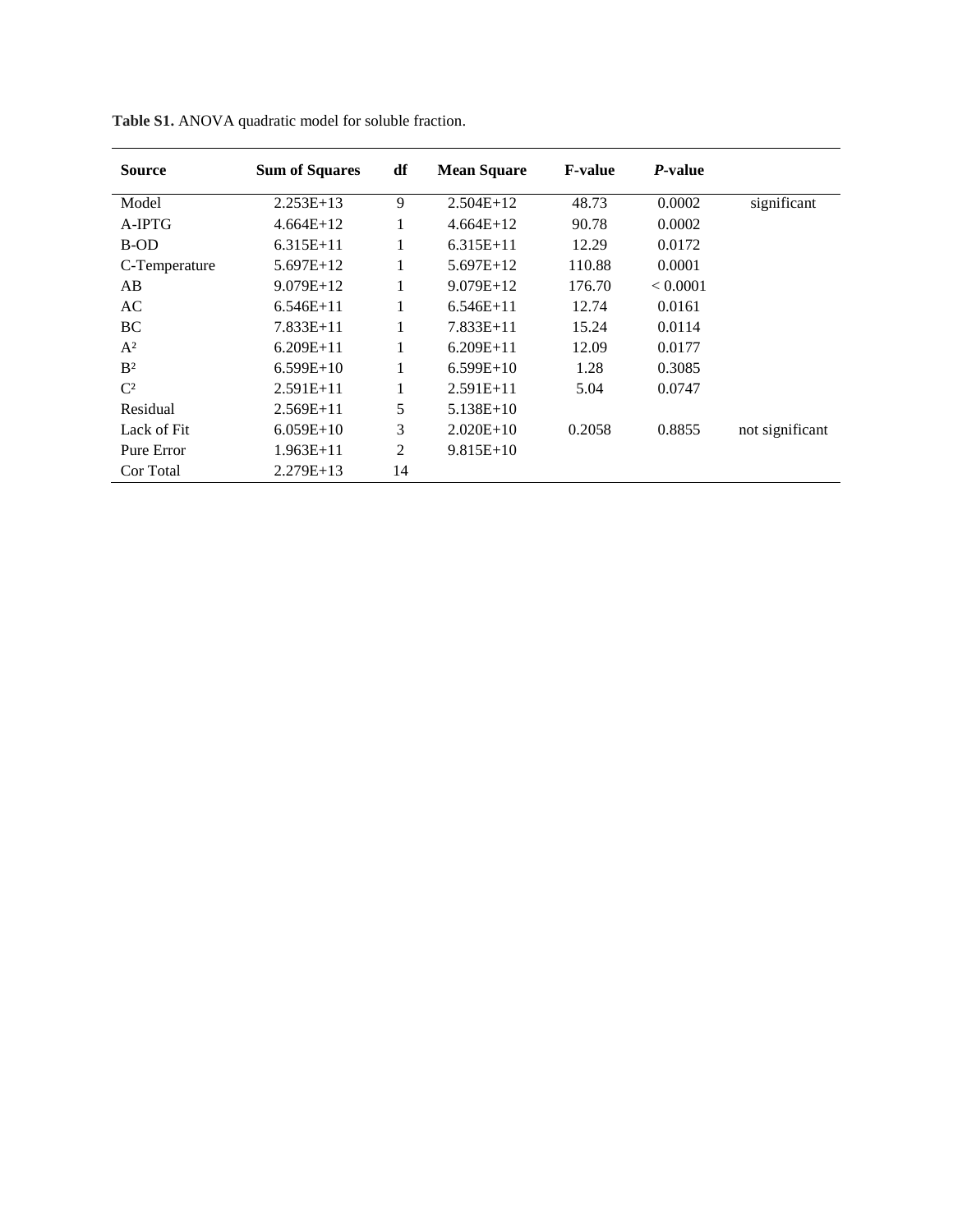| <b>Source</b>  | <b>Sum of Squares</b> | df | <b>Mean Square</b> | <b>F-value</b> | P-value  |                 |
|----------------|-----------------------|----|--------------------|----------------|----------|-----------------|
| Model          | $7.789E + 05$         | 9  | 86539.90           | 33.66          | 0.0006   | significant     |
| $A-IPTG$       | 89057.03              | 1  | 89057.03           | 34.64          | 0.0020   |                 |
| B-OD           | 18783.62              | 1  | 18783.62           | 7.31           | 0.0426   |                 |
| C-Temperature  | $3.062E + 05$         | 1  | $3.062E + 05$      | 119.11         | 0.0001   |                 |
| AB             | $3.266E + 05$         | 1  | $3.266E+05$        | 127.04         | < 0.0001 |                 |
| AC             | 4039.67               | 1  | 4039.67            | 1.57           | 0.2654   |                 |
| BC             | 15706.51              | 1  | 15706.51           | 6.11           | 0.0564   |                 |
| $A^2$          | 3429.81               | 1  | 3429.81            | 1.33           | 0.3003   |                 |
| B <sup>2</sup> | 11959.57              | 1  | 11959.57           | 4.65           | 0.0835   |                 |
| $C^2$          | 2289.39               | 1  | 2289.39            | 0.8905         | 0.3887   |                 |
| Residual       | 12854.66              | 5  | 2570.93            |                |          |                 |
| Lack of Fit    | 6135.03               | 3  | 2045.01            | 0.6087         | 0.6703   | not significant |
| Pure Error     | 6719.63               | 2  | 3359.82            |                |          |                 |
| Cor Total      | 7.917E+05             | 14 |                    |                |          |                 |

|  |  |  |  |  | Table S2. ANOVA quadratic model for Total Expression. |
|--|--|--|--|--|-------------------------------------------------------|
|--|--|--|--|--|-------------------------------------------------------|